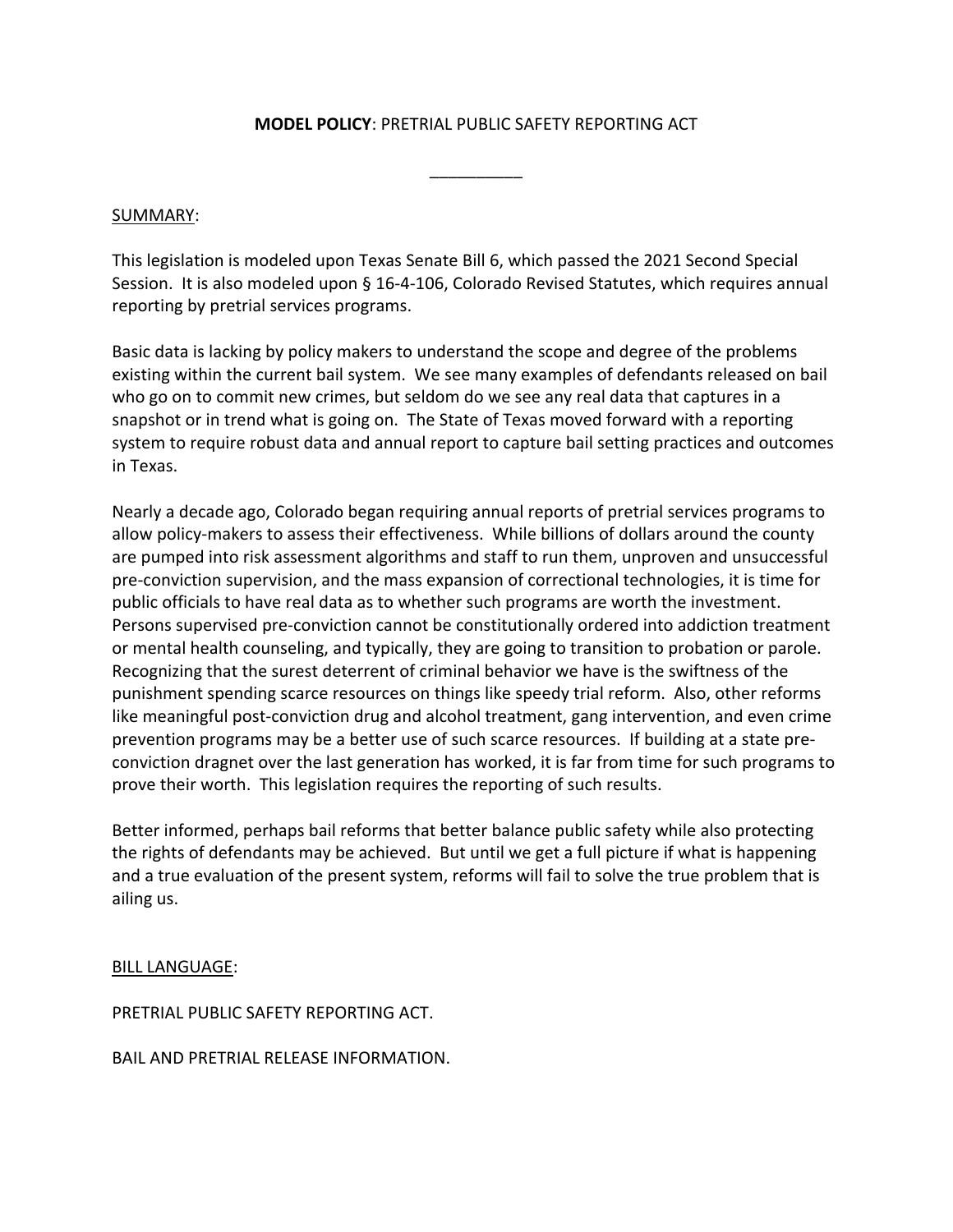(a) The clerk of each court setting bail in criminal cases shall report to the Office of the State Court Administrator:

(1) the number of defendants for whom bail was set after arrest, including:

- (A) the number for each category of offense;
- (B) the number of personal bonds; and
- (C) the number of surety or cash bonds;

 (2) the number of defendants released on bail who subsequently failed to appear;

(3) the number of defendants released on bail who

subsequently violated a condition of release; and

(4) the number of defendants who committed an offense

while released on bail or community supervision.

(b) The office shall post the information in a publicly accessible place on the agency's Internet website without disclosing any personal information of any defendant, judge, or magistrate.

(c) Not later than October 1 of each year, within the previous eight quarters of data to reported on October 1, 2022, the office shall submit a report containing the data collected under this section during the preceding state fiscal year to the governor, lieutenant governor, speaker of the house of representatives, and presiding officers of the standing committees of each house of the legislature with primary jurisdiction over the judiciary.

(d) Commencing October 1, 2022, within the previous eight quarters of data to reported on October 1, 2022, each pretrial services program shall provide an annual report to the Office of the State Court Administrator no later than October 1 of each year. The State Court Administrator shall present an annual combined report to the house and senate judiciary committees of the house of representatives and the senate, or any successor committees, of the legislature. The report to the State Court Administrator must include, but is not limited to, the following information:

(i) The total number of pretrial assessments performed by the program and submitted to the court;

(ii) The total number of closed cases by the program in which the person was released from custody and supervised by the program;

(iii) The total number of closed cases in which the person was released from custody, was supervised by the program, and, while under supervision, appeared for all scheduled court appearances on the case;

(iv) The total number of closed cases in which the person was released from custody, was supervised by the program, and was not charged with a new criminal offense that was alleged to have occurred while under supervision and that carried the possibility of a sentence to jail or imprisonment;

(v) The total number of closed cases in which the person was released from custody and was supervised by the program, and the person's bond was not revoked by the court due to a violation of any other terms and conditions of supervision; and